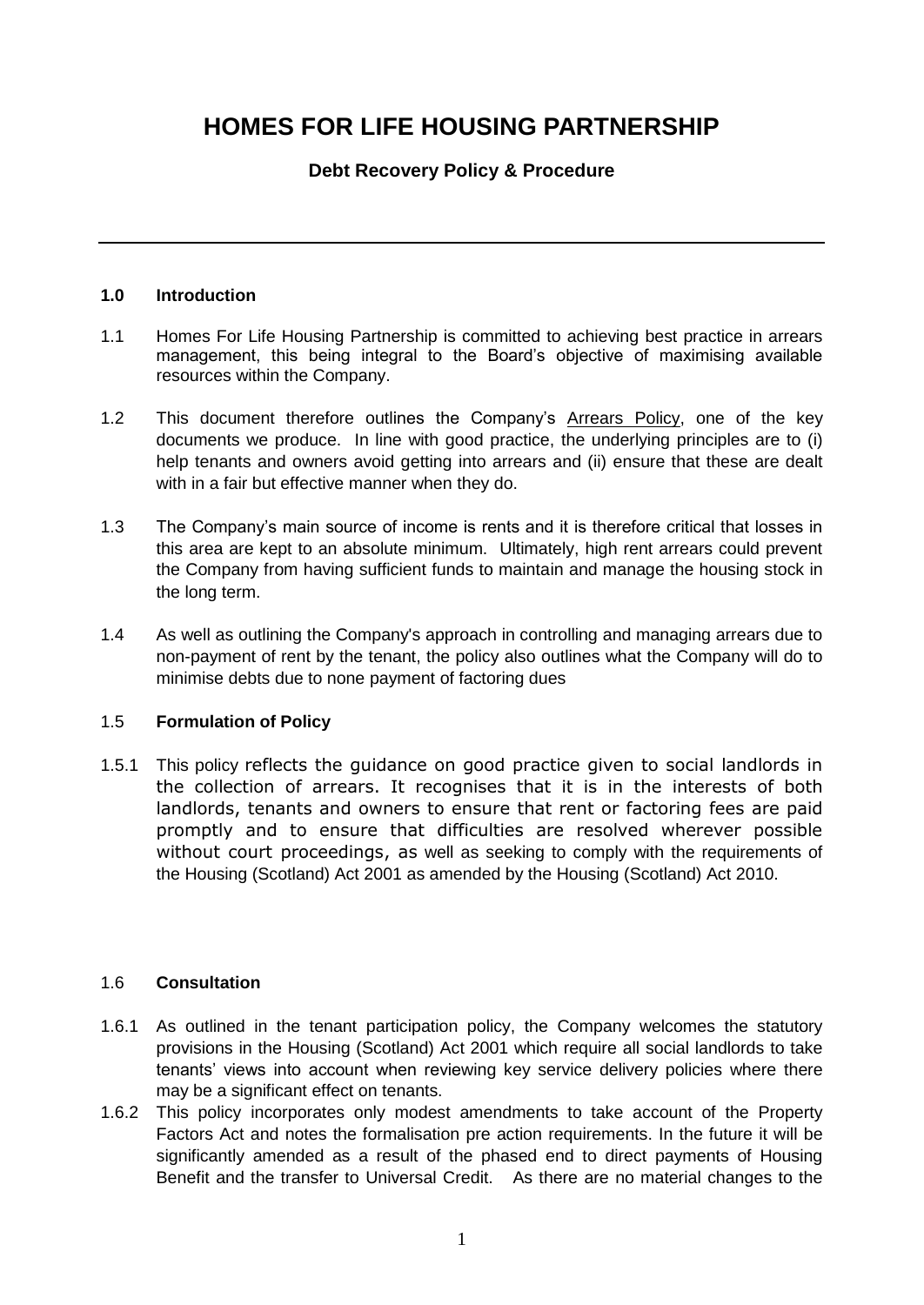policy that will affect tenants, consultation will take place at the time of future amendments.

## **2.0 POLICY OBJECTIVES**

### **Rent Arrears Prevention**

- 2.1 The first objective of this policy is to be effective at preventing rent arrears prevention should be viewed as the key to the success of the policy. Prevention starts at the beginning of a tenancy, and it is important that this is borne in mind.
- 2.2 Therefore, when a new tenant is being taken through the tenancy agreement at the sign-up stage, the Housing Officer will make the tenant aware of the various methods of paying rent. The procedure for making payments by their preferred method will be explained and, where possible, the Company will encourage the use of bank Standing Orders (for example, this may be the preferred option for tenants who do not qualify for Housing Benefit and therefore pay the full charge). Where a new tenant is thought to qualify for Housing Benefit, the Company will ask the tenant to sign a mandate authorising payment directly to the Company.
- 2.3 Also part of the sign-up procedure is a check on benefit entitlement, particularly Housing Benefit – where the tenant does (or may) qualify for Housing Benefit, the Company will assist the tenant to complete an application form. Staff should be particularly aware of any non-dependant deductions that may affect the total amount of Housing Benefit paid and should ensure that tenants are also aware that these will apply.
- 2.4 Finally, the arrears procedure will be explained and the tenant will be provided with a summary leaflet. In particular, the tenant will be advised to contact their Housing Officer as soon as they become aware of any problems whatsoever in making the rent payments.

### **Early Action**

- 2.5 Once a rent payment has been missed, it is critical that the tenant is contacted as early as possible so that the problem can be addressed whilst the arrear is still relatively small. Early contact means that the Housing Officer should make contact with the tenant in arrears within five working days of the payment being late. The method of contact should be by letter, with the Housing Officer supplementing this by a visit or telephone call if this is considered appropriate. Under no circumstances should a new arrear be allowed to exist for an entire debit period without good effort being made to contact the tenant.
- 2.6 A record of all contact should be kept on the SDM "diary" facility for the purposes of showing an audit trail, with back-up correspondence being retained in the arrears file. This is extremely important should the Company ultimately take legal action as poor record-keeping could compromise the Company's position in Court.
- 2.7 There are a number of reasons why a new arrear may appear on a rent account. For example, there may be a change in the tenant's circumstances, the tenant may be experiencing difficulties in making the rent payments, or the payment may have been made but, for some reason, not credited to the account. Whatever the reason, it is clear that early action helps. For example, a new Housing Benefit form may need to be completed, a benefit check may need to be done, or a lost payment may need to be traced.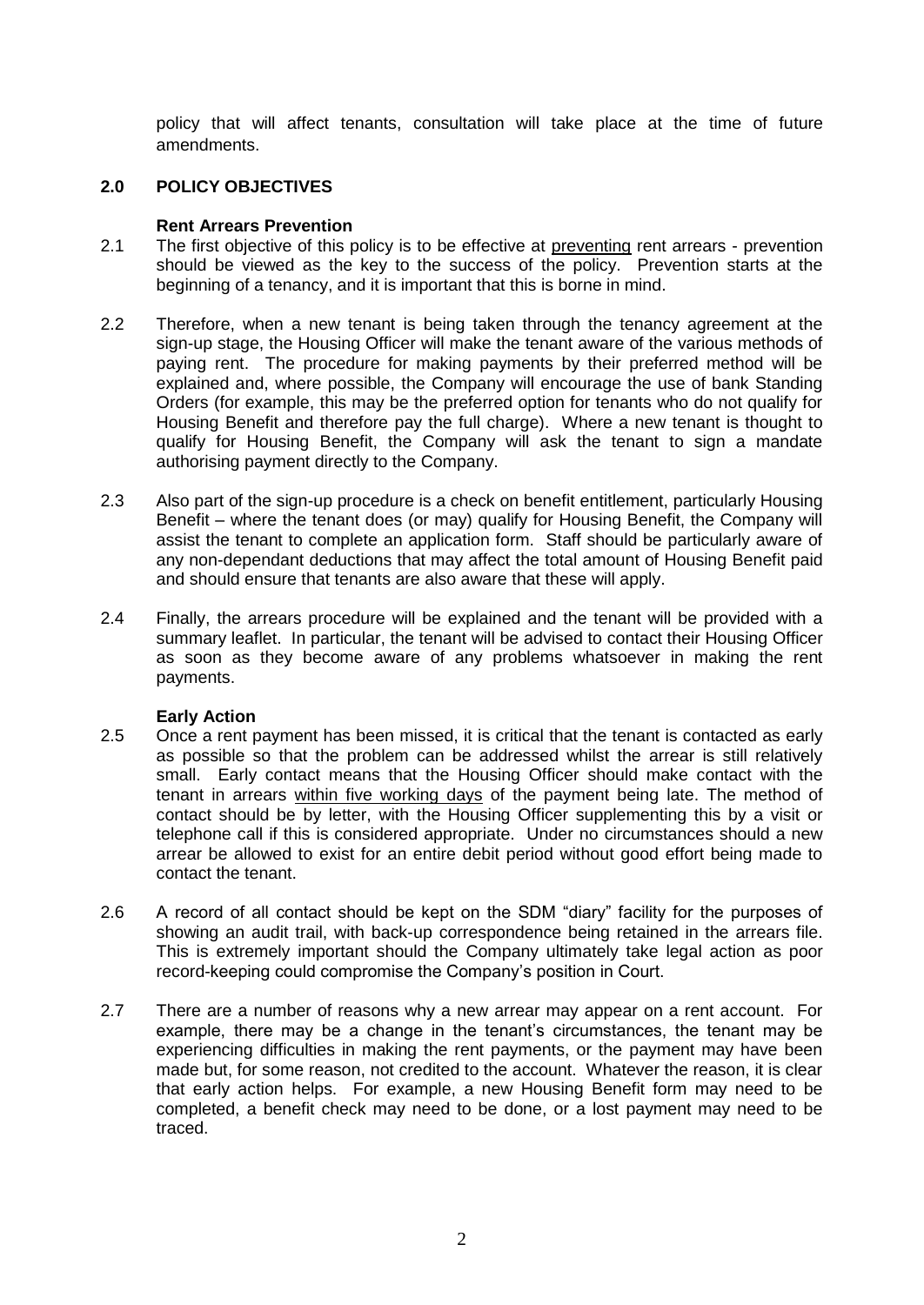2.8 If, once the tenant has been contacted, it becomes clear that the arrear is not going to be cleared immediately, the Housing Officer will make an arrangement for repayment – see sections 2.9 to 2.11, below.

## **Making a Fair and Effective Repayment Arrangement**

- 2.9 Section AS1.8 of Performance Standards requires the Company to recover arrears "fairly and effectively". This means that:
	- The repayment amount will be informed by the amount that the tenant can afford
	- Missed payments will be acted upon quickly (within five days of a payment due failing to show up on the rent account)
	- The minimum arrangement acceptable is where the arrear will reduce by at least the equivalent of the DSS Arrears Direct amount
- 2.10 A pro forma will be completed for all cases where the arrear will not be cleared prior to the next debit period (a copy of this can be found on pages 1 to 3 of the Arrears Visit Pack at Appendix 1). When making an arrangement, the Housing Officer will observe the following, in line with section 4.3 of Raising Standards (Chapter 15):
	- be sensitive and non-threatening whilst communicating the seriousness of the situation
	- be mindful that some situations can be exacerbated by a home visit, for example domestic abuse. (SFHA's Guidance Booklet 10 "Dealing with Domestic Abuse" discusses ways in which these situations might be handled sensitively)
	- consider whether the tenant has any particular needs or requirements such as an interpreter or someone to advocate on their behalf and act accordingly, being aware of confidentiality and Data Protection issues – a mandate should always be signed, if possible
	- be sensitive to cultural and gender issues
	- arrange follow-up visits to discuss the situation where the arrears are likely to take more than 6 months to be cleared
	- establish whether there are any qualifying occupiers over the age of 16 (or currently 15) in the household for reference in any future legal action
	- from the income and expenditure pro forma, assess whether the tenant could benefit from the services of a welfare benefits advisor/debt counselling service, and offer to make arrangements/an appointment as necessary
- 2.11 As noted in section 2.9, the amount to be paid towards the arrear should be based on the ability of the tenant to afford the payments. There is therefore no minimum or maximum amount except that the equivalent to the DSS Arrears Direct weekly deduction should be paid unless exceptional circumstances prevail – the Company will encourage tenants eligible for Arrears Direct to agree this method of arrangement.
- 2.12 On the same or next day after an arrangement has been made, letter ARR9 (in an alternative format, if required) should be sent out. This should detail:
	- the total amount payable broken down into the net charge and the amount going to the arrear
	- the frequency of the payments
	- the method of payment
	- contact arrangements which the tenant must follow if he/she is unable to adhere to the agreement
	- summary copy of the arrears policy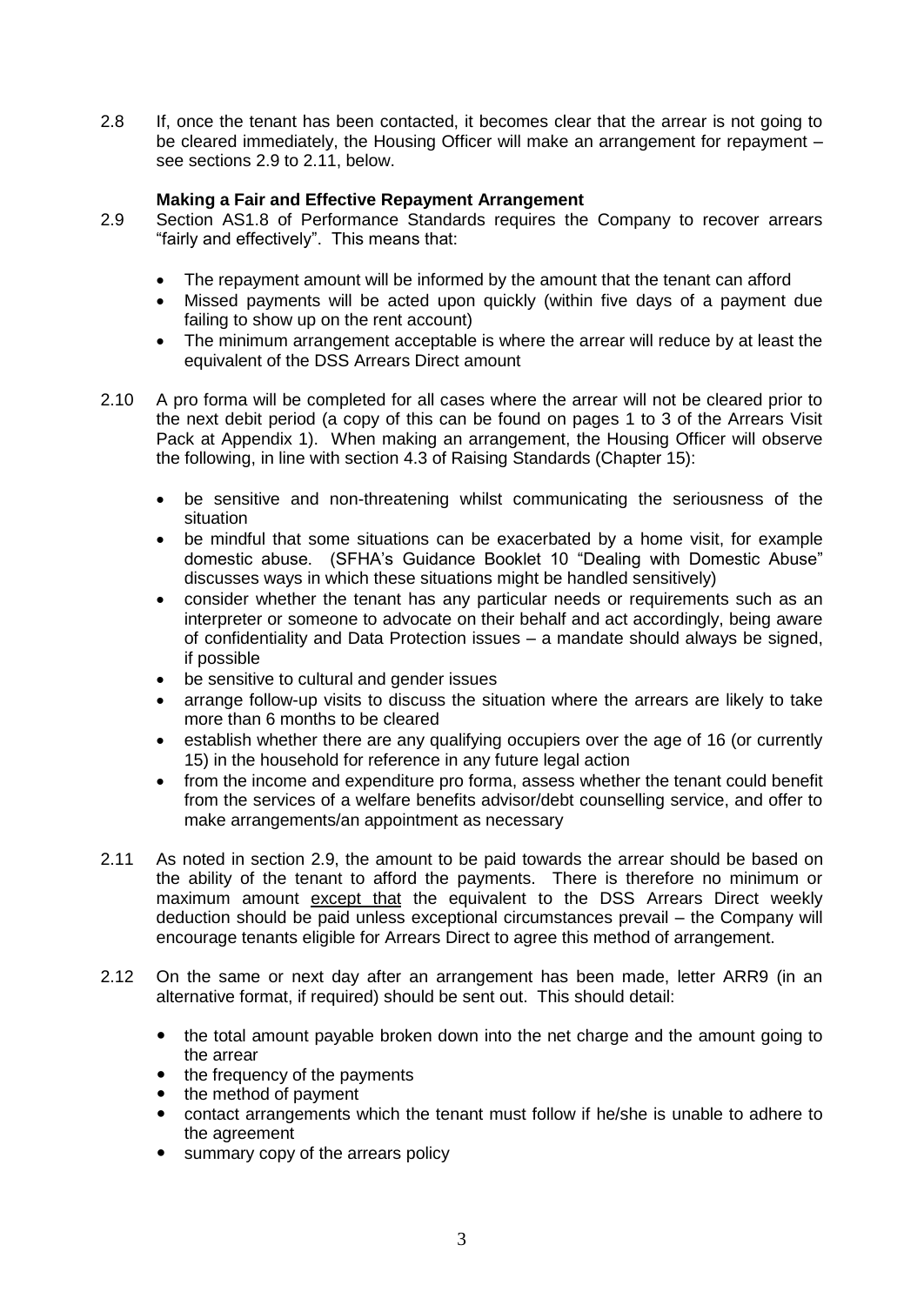## **3.0 LEGAL ACTION**

- 3.1 The Scottish Secure Tenancy Agreement allows the Company to take legal action against tenants in arrears under certain circumstances (these are described in more detail below). The Company will take legal action where:
	- a tenant fails to co-operate in reducing the arrears, or
	- the repayment arrangement is repeatedly broken
- 3.2 Legal action is a serious matter which could result in a tenant losing his/her home and, as such, it will not be entered into lightly. The converse of this is that, when legal action is started, it will be on the basis that the Company is prepared to carry it out. Tenants will therefore be made aware that the sanction of legal action is not viewed as an empty threat. Pursuing court action will only follow once every reasonable effort has been made to meet the tenant and assist them to address their arrears.

## **The Legal Remedies Available**

- 3.3 The Company may take one of the following:
	- Seek to recover the property only
	- Seek to recover the arrear only (with the tenant remaining in the property)
	- Seek to recover both the property and the arrear this is known as a conjoined action
- 3.4 The Company's policy is to pursue a conjoined action. Moreover, where the Sheriff rules in favour of the Company, an award of legal expenses against the tenant will also be sought by the Company's solicitor.
- 3.5 A glossary of some of the more common legal terms is located at Appendix 2 and is included in new tenant's sign up packs.

# **4.0 THE PROCEDURE FOR TAKING LEGAL ACTION**

4.1 The procedure for serving a Notice of Proceedings is governed by section 14(2) of the Housing (Scotland) Act 2001 and applies to all of the Company's tenants irrespective of whether a new Scottish Secure Tenancy Agreement has been signed. The Notice must state the grounds for recovery and the date after which the Company can raise recovery proceedings. The relevant ground for recovery for rent arrears is Ground 1, Schedule 2, Part 1, which states:

*"Rent lawfully due from the tenant has not been paid, or any other obligation of the tenancy has been broken."*

# **4.3 Pre-Action Requirements**

- 4.4 The Housing (Scotland) Act 2010 introduced pre-action requirements that landlords must satisfy in all rent arrears cases before serving a notice on a tenant. Under sections 14 and 14A of the Housing (Scotland) Act 2001 Act as amended by section 155 of the 2010 Act and changes to repossession orders under section 16 of the 2001 Act as amended by section 153 of the 2010 Act Registered Social Landlords (RSLs) must be able to demonstrate that they have;
	- 1. Given clear information about the tenancy agreement and the unpaid rent or other financial obligations;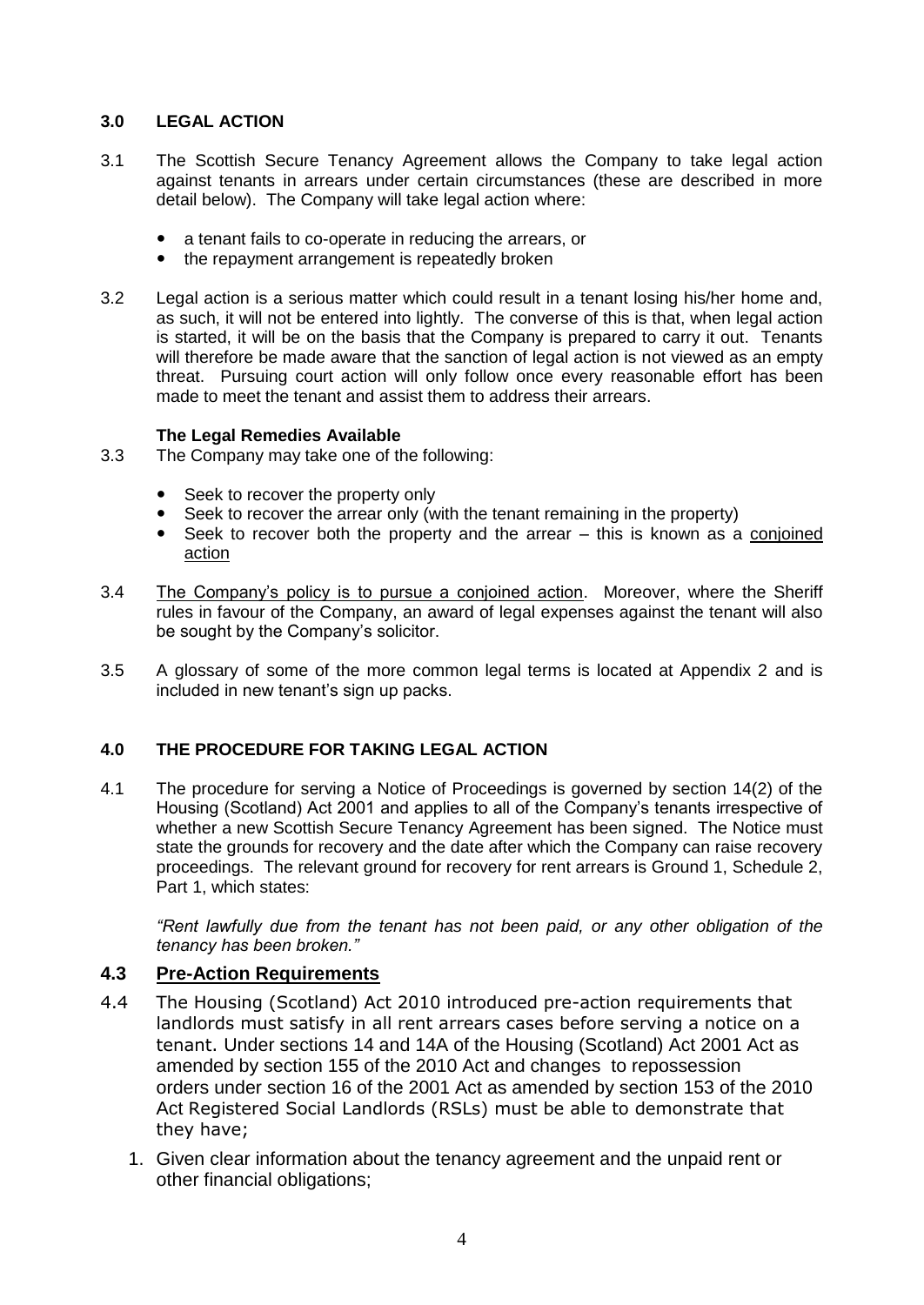- 2. Made reasonable efforts to give help and advice on eligibility for housing benefit and other types of financial assistance;
- 3. Given information about sources of assistance for debt advice;
- 4. Made reasonable efforts to agree with the tenant a reasonable plan for money due and future payment of the rental charge;
- 5. Considered the likely result of any application for housing benefit that has not yet been decided;
- 6. Considered other steps the tenant is taking which are likely to result in payment within a reasonable time;
- 7. Considered whether the tenant is complying with the terms of an agreed plan for the money due and continuing to pay the rental charge; and
- 8. Encouraged the tenant to contact their local authority to advise of their housing situation.

### **The Right of Non-Tenants to be Heard in Court**

- 4.2 From 30 September 2002 all "qualifying occupiers" have the right to be heard in Court "qualifying occupiers" are all those living in the household who are aged 16 or over, including members of the tenant's family and their children. This means that Notices must be served on each person living in the household who is aged 16 of over. If this is not done, then the action is likely to fail.
- 4.3 There may, of course, be situations where the Company is unaware that someone has moved into the household and, therefore, the Notice is not served to that person. What is likely to happen in such circumstances has yet to be tested in Court. The SFHA highlights the contractual duty upon tenants to keep the landlord informed of all those living in the property but, nevertheless, failure to include qualifying occupiers in legal action could invalidate the action. Until some case law has been established, the Company's approach will be to take all reasonable steps to keep up to date. For example:
	- Emphasise the requirement to keep the Company informed of who is living in the property at the sign-up, including successions and assignations
	- Remind tenants through inserts in newsletters and other publicity that they must inform the Company if the household composition changes (this may also be advised in a newsletter from time to time).
	- Check household composition when carrying out arrears interviews, particularly when completing the income and expenditure pro forma.
	- Pay particular attention to children who are 15 years old at the time the Notice is served as the Company is required to serve this individual with a Notice when they become 16.

#### **When Should Legal Action be Taken?**

4.4 When an arrear occurs (or an arrangement is broken) the Company will write to the tenant (in an appropriate format) within five working days. If there is no contact within another five working days, the Housing Officer, once he/she is reasonably satisfied that the tenant is not away from home, should issue a second arrears letter requesting the tenant to make contact within five days. The Company has developed a suite of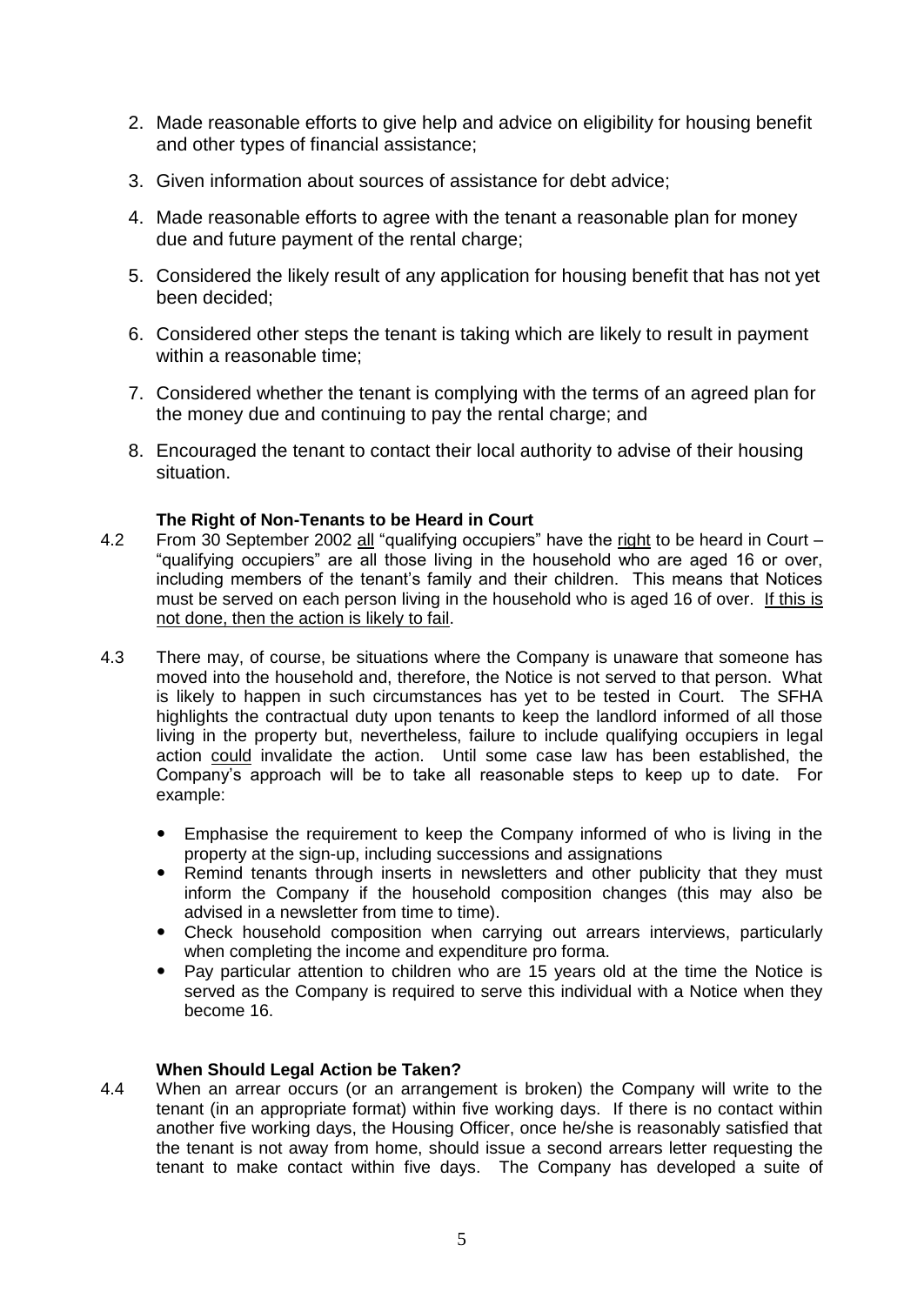standard letters (Appendix 3) that may be used, although, where the Housing Officer considers it more appropriate, an individual letter can be sent.

- 4.5 If the tenant still does not respond, then a third letter should be sent with an appointment for interview in either the tenant's home or the Company's office. At this time, the tenant should also be advised that failure to attend the appointment (or contact the Company to arrange a more suitable time) will result in the first stage of legal action being taken – the summary arrears policy should be included at this stage.
- 4.6 The purpose of the above is to help ensure that an arrangement for repaying the arrear is made before a second monthly charge is raised. If no contact is made, however, the second missed charge may occur. The Flow Chart at Appendix 4 should be used as a check that letters and/or visits are done within the required timescales.
- 4.7 By the time the tenant has missed an appointment, two charges will have been missed. At this point, the Company should prepare the Notice which should be served on the fifth day after the third payment has been missed. A letter should be sent to the tenant outlining this as soon as the appointment has been missed and attempts will continue to be made to contact the tenant up to the time that the Notice is due to be served.

### **Authorising Legal Action**

- 4.9 The Housing Officer (or person deputising in his/her absence) should make a recommendation to the Customer Service Manager where it is felt that a Notice should be served. The Housing Officer should prepare a short report outlining the reasons for legal action beginning and detailing all attempts at contact. The household composition (and the day on which this was last verified) should also be noted. (Where the Customer Service Manager is absent for a week or more, another member of staff should double-check the reasons for serving the Notice and, assuming that both are in agreement, the Notice should be served.
- 4.10 Any action beyond serving of the first Notice must be endorsed by the Business Manager up to, and including, the point that a Decree is obtained and eviction agreed or the action is suspended.
- 4.11 In all cases where the Company decides to pursue legal action the Housing Officer will, subject to Data Protection considerations and in compliance with Section 11 of the Homelessness etc. (Scotland) Act 2003, contact Social Work Services and East Lothian Council Homeless section on the tenant's behalf.

### **Violent Profits**

- 4.12 When a Decree is granted, there is often a delay between obtaining the Decree and deciding whether to evict the tenant. Any money paid by the tenant during this time should be treated as "violent profits" as opposed to rent – this should be made clear to the tenant, preferably via his/her solicitor. This is because the Company may be adjudged to have created a new tenancy by dint of accepting rental payments, thus effectively rendering the Decree meaningless.
- 4.13 Where the issue of violent profits arises, the Housing Officer should liaise with the Finance Agent or Business Manager to ensure that a separate account exists for the money to be deposited. The Housing Officer should also check with the solicitor that it is acceptable to treat any money paid as violent profits.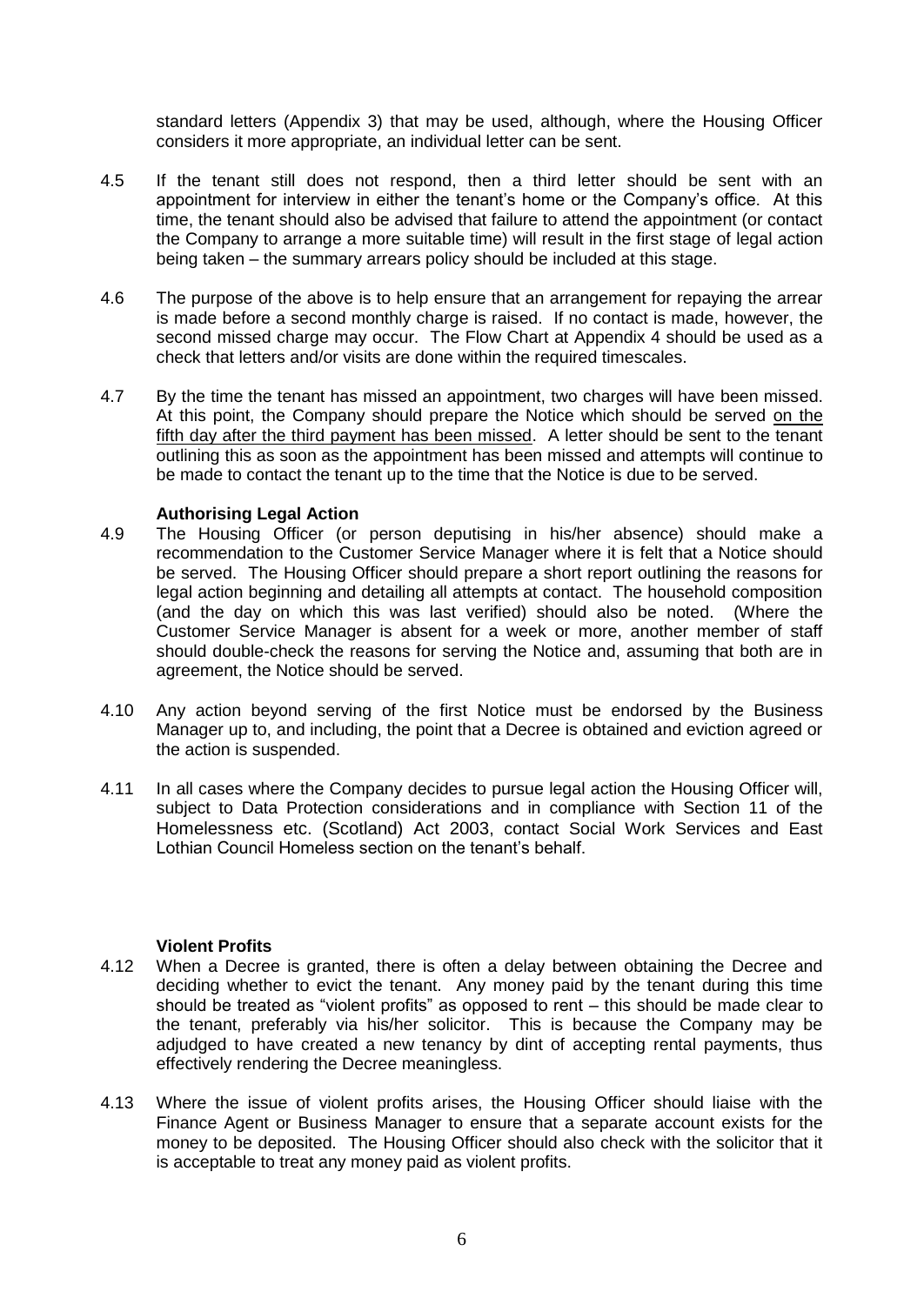4.14 Any money paid during this period will be recorded separately in the tenant's Memo account of SDM

## **5.0 OTHER TYPES OF RENT ARREARS**

5.1 This section deals with (i) technical arrears and (ii) former tenant arrears. Because of the nature of these amounts, conventional management (as outlined above) is unlikely to be appropriate and the following procedures should be used.

### **Technical Arrears**

- 5.2 The vast majority of technical arrears relate to amounts that are due to be covered by Housing Benefit, but are outstanding due to delays in processing Housing Benefit claims. Where the Housing Officer is satisfied that the amount owed is going to be cleared once Housing Benefit is paid, then the Company's approach will involve contacting the Council with a view to securing payment as soon as possible – this is preferable to trying to get the tenant to make payments that they are unlikely to be able to afford.
- 5.3 The critical point here, however, is that the Housing Officer must be satisfied that the Housing Benefit will, indeed, be paid. The steps to be taken will depend on individual circumstances, but are likely to involve the following:
	- confirmation of the tenant's income and whether or not they receive Income Support or income based Job Seeker's Allowance
	- details of any non-dependants living in the household and their ages/income levels in order to determine the amount of any deductions
	- confirmation that a benefit claim has been made and that any award is going to be backdated
- 5.4 If an arrear that is thought to be technical is not ultimately covered by Housing Benefit, then it will become a non-technical arrear and will be pursued in the usual manner.

#### **Former Tenant Arrears**

- 5.5 The method of pursuing former tenant arrears is dependent on a number of factors. For example:
	- the amount of the arrears
	- whether the Company has a forwarding address
- 5.6 Where the level of the arrear exceeds 3 debit periods, the Company will seek recovery, even where there is no forwarding address. This could include, for example, using a tracing agency. Once the forwarding address has been obtained, the following may be used:
	- sending reminder letters
	- conducting home visits
	- Sheriff Officers
	- Debt collection agency
	- other legal action, where this is economical
- 5.7 As noted in Raising Standards, there can be considerable practical problems in pursuing former tenant rent arrears and this has tended to lead to low collection rates across the sector. It may therefore not make administrative sense to continue to pursue amounts where (i) the balance outstanding is low or (ii) despite attempts to find out the forwarding address, this is still not known. An annual report will therefore be prepared by the Customer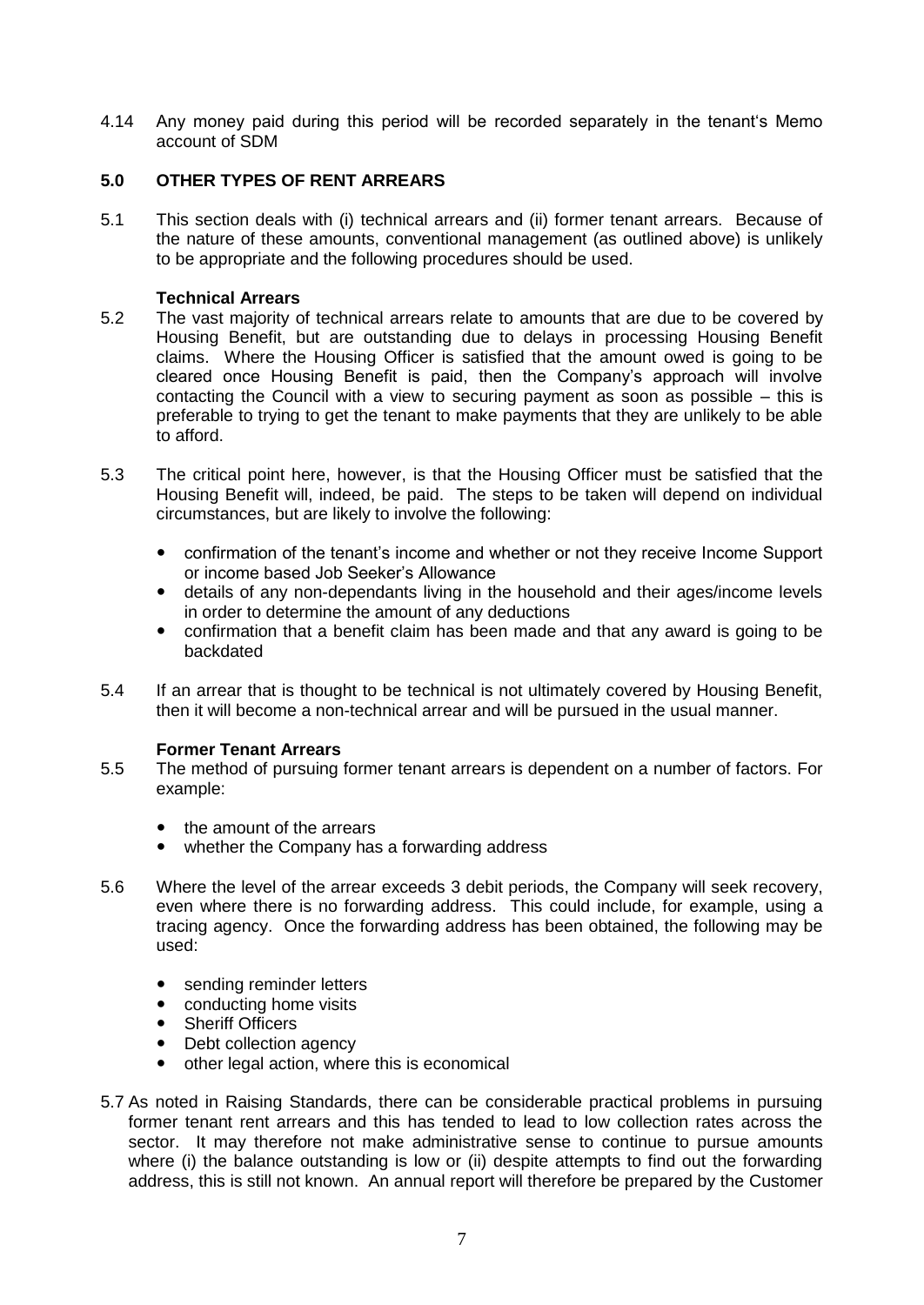Service Manager for the Board recommending amounts that are to be written off – these amounts should also be discussed with the Business Manager prior to the report being presented to the Board.

## **6.0 OTHER DEBTS**

#### **6.1 Rechargeable Costs are covered by our Rechargeable Costs policy**. This states:

- 6.1.1 For all rechargeable costs, if the invoice is not settled, the first reminder letter to the tenant for the repair bill will be issued 14 days after the invoice.
- 6.1.2 Failure to pay the outstanding invoice in full will result in a second and final reminder being sent informing the tenant that the issue will be referred to the Board of Homes for Life Housing Partnership, with a recommendation to proceed with legal action for recovery of the debt. The second and final reminder will be sent to the tenant 28 days following the issue of original invoice.
- 6.1.3 Failure to contact Homes for Life Housing Partnership on receipt of the second and final reminder will result in normal debt recovery procedures being instigated. The tenant will be given notice that the Board intend to proceed with legal action for recovery of the debt.
- 6.1.4 The cost effectiveness of actively pursuing relatively small repair accounts will be considered at all times. The Company will therefore write-off repair accounts at the financial year end where a reasonable attempt to collect has been made. This will not prevent the money being collected at a later date.

#### **6.2 Unpaid factoring fees**

- 6.2.1 Core factoring services are recharged to homeowners at cost with a small administration fee charged for managing the service
- 6.2.2 Owners are invoiced once a year in May. Any unpaid fees that remain outstanding 28 days after invoice will automatically incur a late payment administration fee of **£15** and receive a 1st Reminder letter. Failure to address the arrear within 14 days of a 2nd reminder letter will result in a 3rd a final letter requiring payment within 7 working days.
- 6.2.3 Where an owner has failed to pay factoring fees after the  $3<sup>rd</sup>$  and final letter has been issued the Company may take legal action to recover the debt.

Additional administration and legal costs associated with Debt Recovery Action will then also be charged to the account.

- 6.2.4 Where the Company obtains a decree for payment and the debt is still not cleared the decree may be enforced by:
	- arresting wages
	- arresting bank account
	- stopping the owner selling their house.

## **7.0 PERFORMANCE MONITORING**